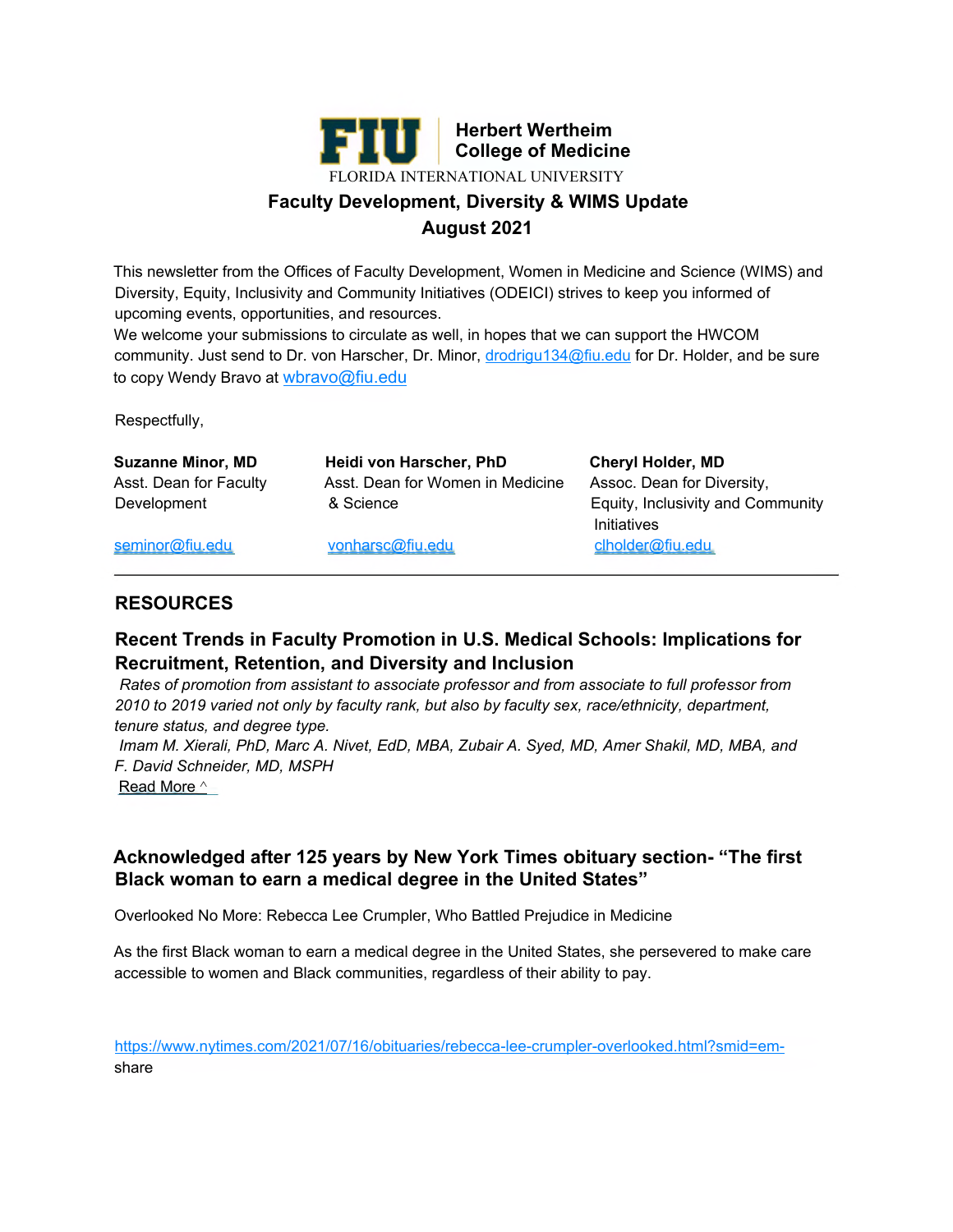## **Call for MESRE Grant Applications**

The Southern Group on Educational Affairs (SGEA) supports and encourages scholarship in medical education. To help its members participate in opportunities that provide educational scholarship, the SGEA provides funding to initiate new Medical Education Scholarship, Research and Evaluation (MESRE) proposals. The SGEA will provide up to **three research grants for two years**. The grant award may total up to \$5000 for submissions involving one institution and \$7500 for submissions involving the collaboration of two (2) or more institutions. The SGEA also seeks to promote collaborative projects across institutions, and sections (UGME, GME, CME, and MESRE), and seeks to stimulate the development of a community of educational scholars. Project proposals must be consistent with previously published criteria for scholarship and provide additional opportunities for others to build upon this work. Proposals must be received by **September 30, 2021** to be considered for funding. For more information on how to apply click here.

#### **Civic Health in Communities, Care Settings, and Congress Webinar by HealthBegins & the Civic Health Alliance**

Dr. Jones is an excellent speaker! Highly recommended.

Thursday, August 19, 9:00 a.m. PT / 12:00 p.m. ET

Presenters:

- Camara Jones, MD, MPH, PhD, Family physician, epidemiologist, anti-racism thought leader and activist, Past President of the American Public Health Association
- Kavita Patel, MD, Physician, Health Policy Researcher, NBC News/MSNBC Contributor
- Stella Safo, MD, MPH, Founder/Executive Director, Just Equity For Health, Co-Founder, Civic Heath Alliance

Events of the past 18 months have shown us, unequivocally, the ways in which health and civic engagement are inextricably linked. Join us for a virtual fireside chat with pioneers in the fields of health, equity, and justice as we explore how to accelerate efforts to increase civic engagement within health care and in partnership with all those whom we serve.

Register: <https://us02web.zoom.us/meeting/register/tZUlc-2tqzojEtHyYpiZJVB9Cvhn1i0NAnU4>, and we'll send you a Zoom invite prior to the event.

Cost: There is no charge for this webinar.

Can't attend the live event? By registering, you will be able to access a recorded version of the webinar later.

Questions? Email us at [info@healthbegins.org](mailto:info@healthbegins.org).

#### **Seven Ways to Fight Bias in Your Everyday Life**

This article by Greater Good offers ways to address bias.

[https://greatergood.berkeley.edu/article/item/seven ways to fight bias in your everyday life?utm](https://greatergood.berkeley.edu/article/item/seven_ways_to_fight_bias_in_your_everyday_life?utm) source=Greater+Good+Science+Center&utm campaign=35d41b5c7e-

EMAIL CAMPAIGN GG Newsletter August 3 2021&utm medium=email&utm term=0 5ae73e326e-35d41b5c7e-75261432